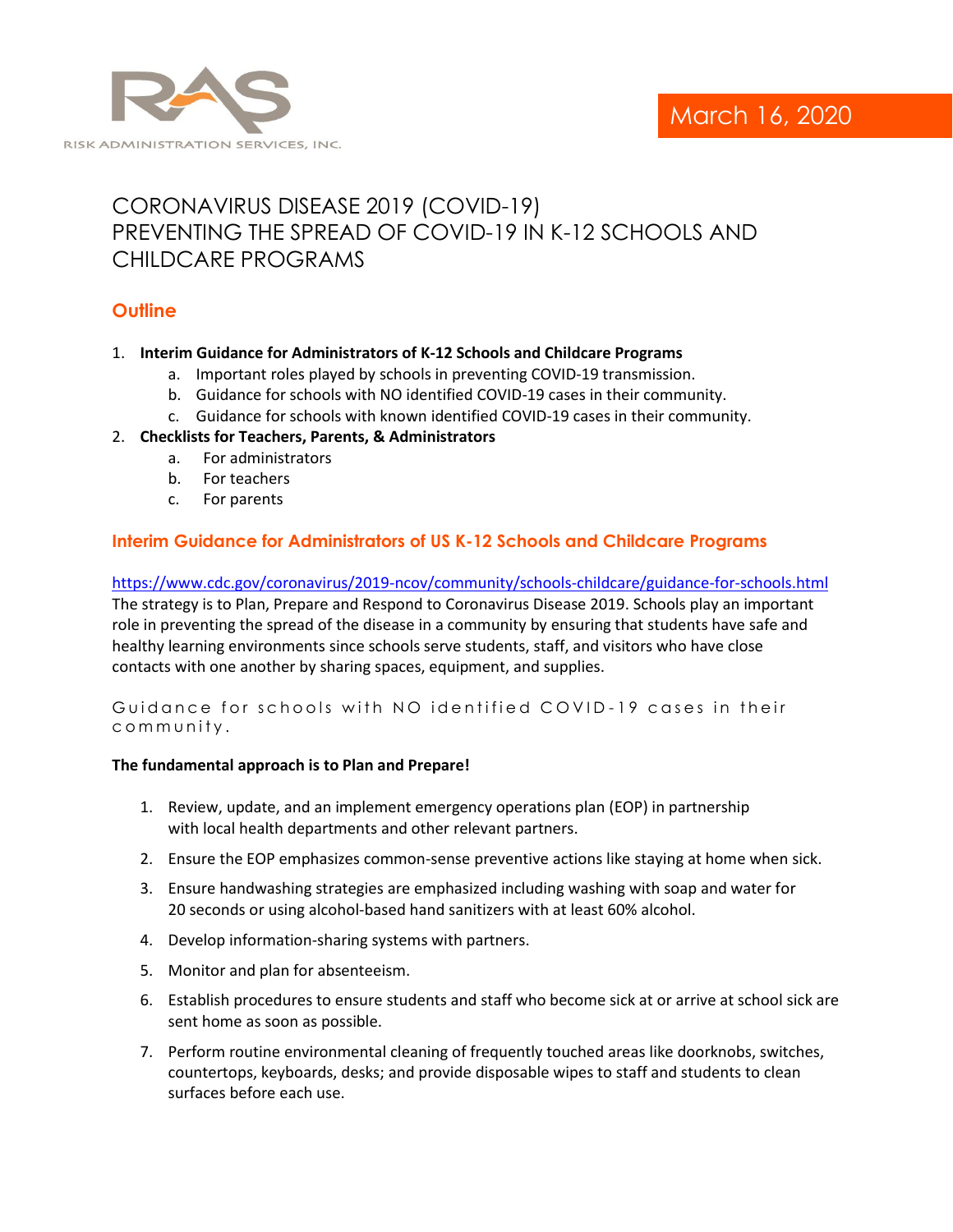- 8. Continue to share relevant resources with students, families, and staff, and coordinate with local health facilities.
- 9. For students and staff who have recently traveled to areas with identified community spread of COVID-19, contact your local health officials or the center for disease control.

Guidance for schools with identified known COVID-19 cases in their community

- 1. Schools must take steps in Response, in addition to steps for planning and preparing, in order to prevent spread of the disease in their schools.
- 2. The **firs**t step is to talk with the local health officials to determine the course of action.
- 3. Work collaboratively with local health officials to decide on school dismissals and event cancellations for up to 14 days, or longer, per the recommendations of local health officials.
- 4. When feasible, plan for staff to deliver lessons and materials remotely to assure continuity of teaching and learning.
- 5. If an ill student or staff member attended school prior to being confirmed as a case of COVID-19, schools should work with local health officials to determine:
	- a. Temporary school dismissal and for how long.
	- b. Communicate the possible COVID-19 exposure with the school community while maintaining confidentiality.
	- c. When the exposed student or staff may return to school.
- 6. When schools are dismissed, efforts should be made to ensure:
	- a. That extracurricular group activities are temporarily cancelled.
	- b. To discourage staff and students from social gathering in restaurants, malls, friends' houses, etc.
	- c. Continuity of education.
	- d. Continuity of meals program to students.
	- e. That alternative approaches are deployed to provide essential medical and social services to students.

## **Checklists for Teachers, Parents, & Administrators**

<https://www.cdc.gov/coronavirus/2019-ncov/community/schools-childcare/checklist.html>

#### For Administrators

- 1. Stay informed about COVID-19 developments.
- 2. Collaborate with local healthcare facilities and childcare licensing organizations.
- 3. Share plans and COVID-19 health promotion materials with staff, parents, and students.
- 4. Support flexible attendance and sick leave policies for students and staff.